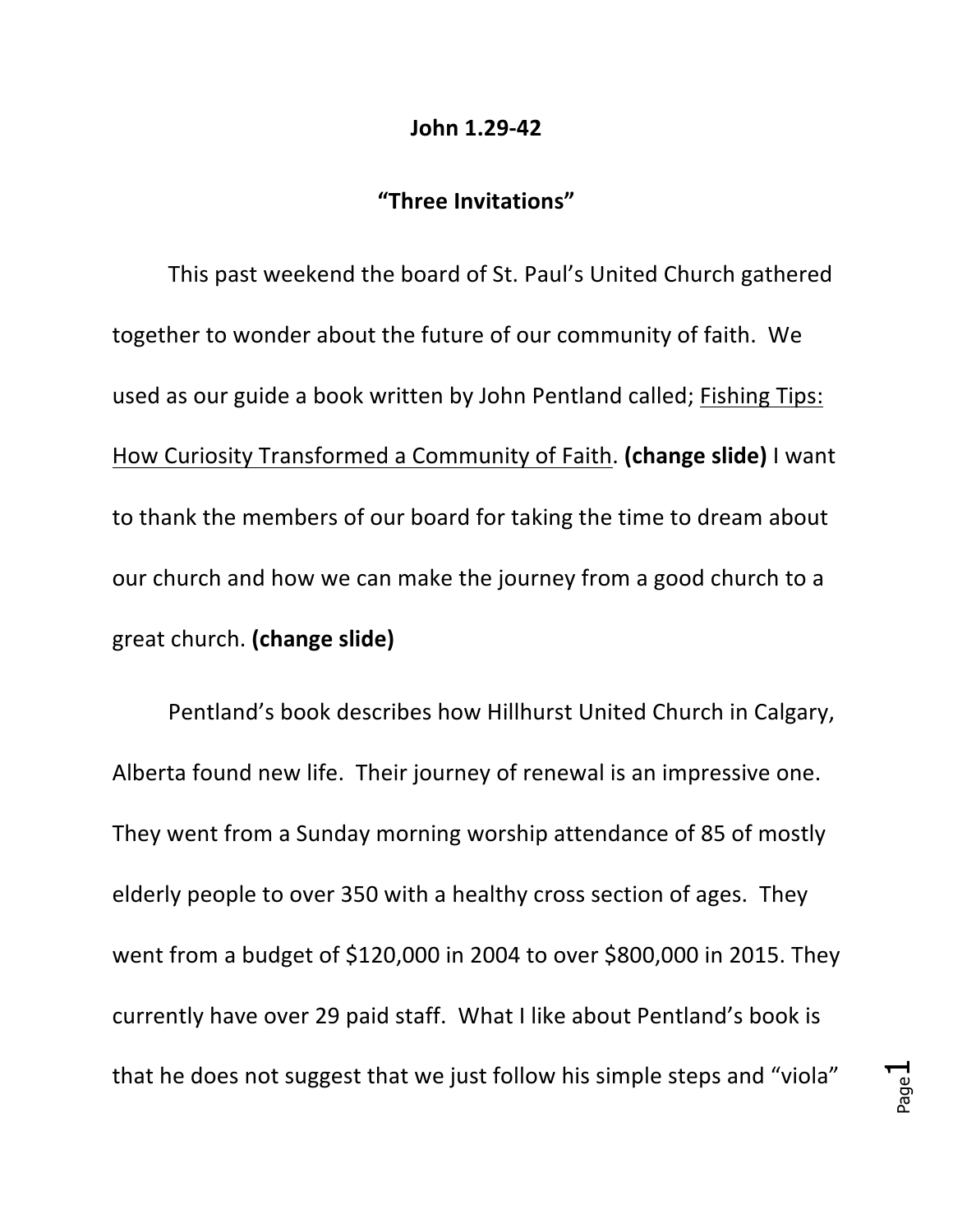our church will grow just as his did. He would be the first to recognize that Calgary prior to the fall of oil prices was a place of unprecedented growth in this country.

Instead of a blueprint for success, Pentland offers a simple suggestion and that is to learn to be curious and learn how to ask questions. Don't worry about giving people the right answers, just keep asking questions and listen. "I wonder what we could do differently that might attract new people? I wonder what our neighbours think of us and what might they need from us that we could provide?

This might seem rather simplistic, but it is quite a revolutionary concept for the church. We, the church, have often felt like we have the answers and we would be happy to share them with you if you would just join us on Sunday mornings for worship. Our lack of curiosity keeps us doing the same things over and over again and wondering why we get the same results; decline. Some would say that is a definition of insanity.

Page  $\boldsymbol{\sim}$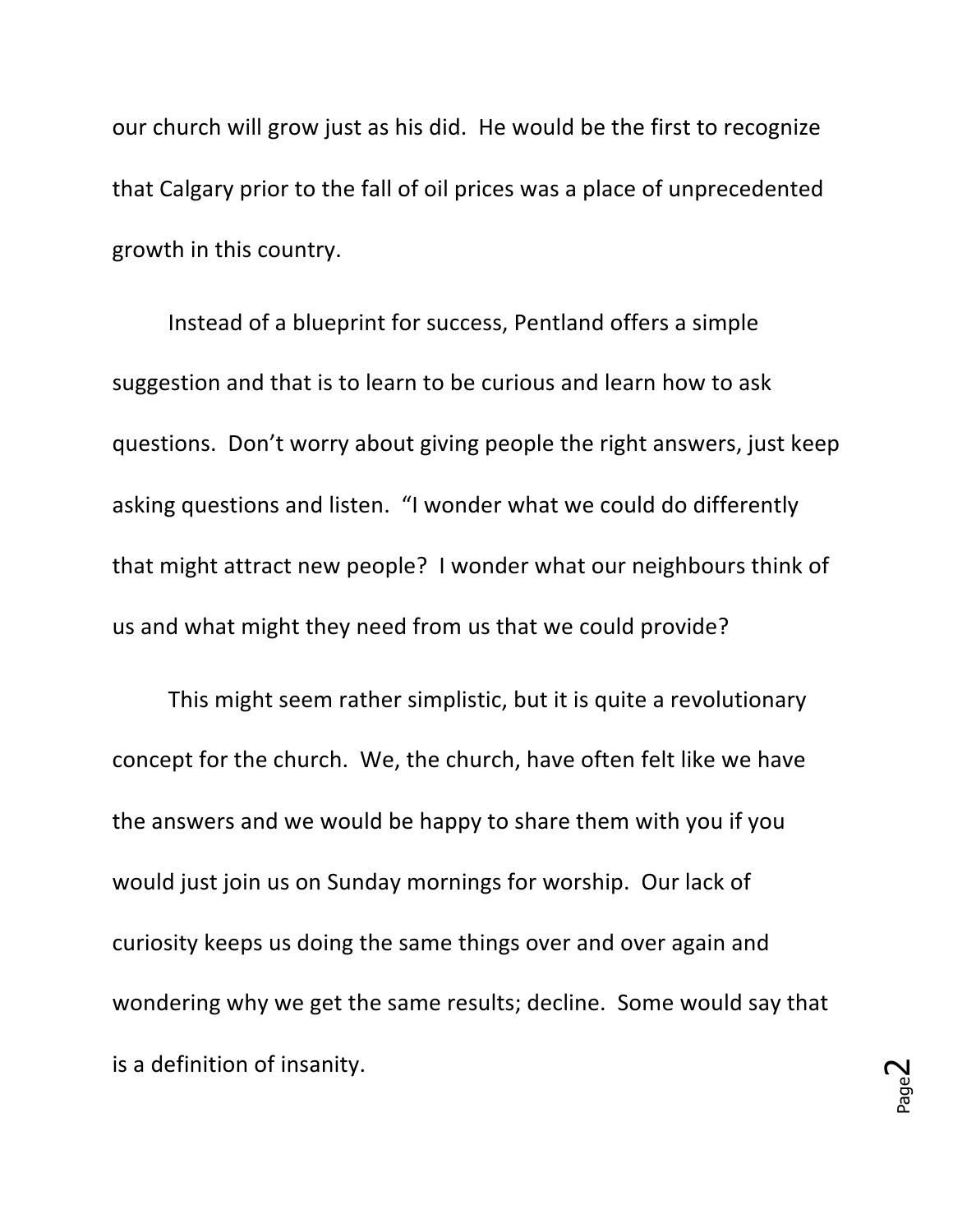Pentland is on to something here. Curiosity is a powerful tool for renewal. Curiosity will change us; "I wonder if I tried to do this differently what might happen?" Curiosity will change our church; "I wonder if we tried doing this differently, what might happen? It could even change our world; "Is there a different way to solve our differences than by violence?"

Several years ago, I took a course on conflict management. One of the tools we were taught was the importance of remaining curious in conflict situations. To ask questions like; "I wonder why I am reacting this way? I wonder what I have said that has triggered this response." It is a very good theory, but sometime difficult to remember in the heat of the moment.

Pentland suggests that Jesus modeled for us this open curiosity. Part of what made Jesus attractive was that Jesus asked people questions that engaged them and drew them in. Pentland says that in the four gospels Jesus asks a total of 135 different questions. Jesus also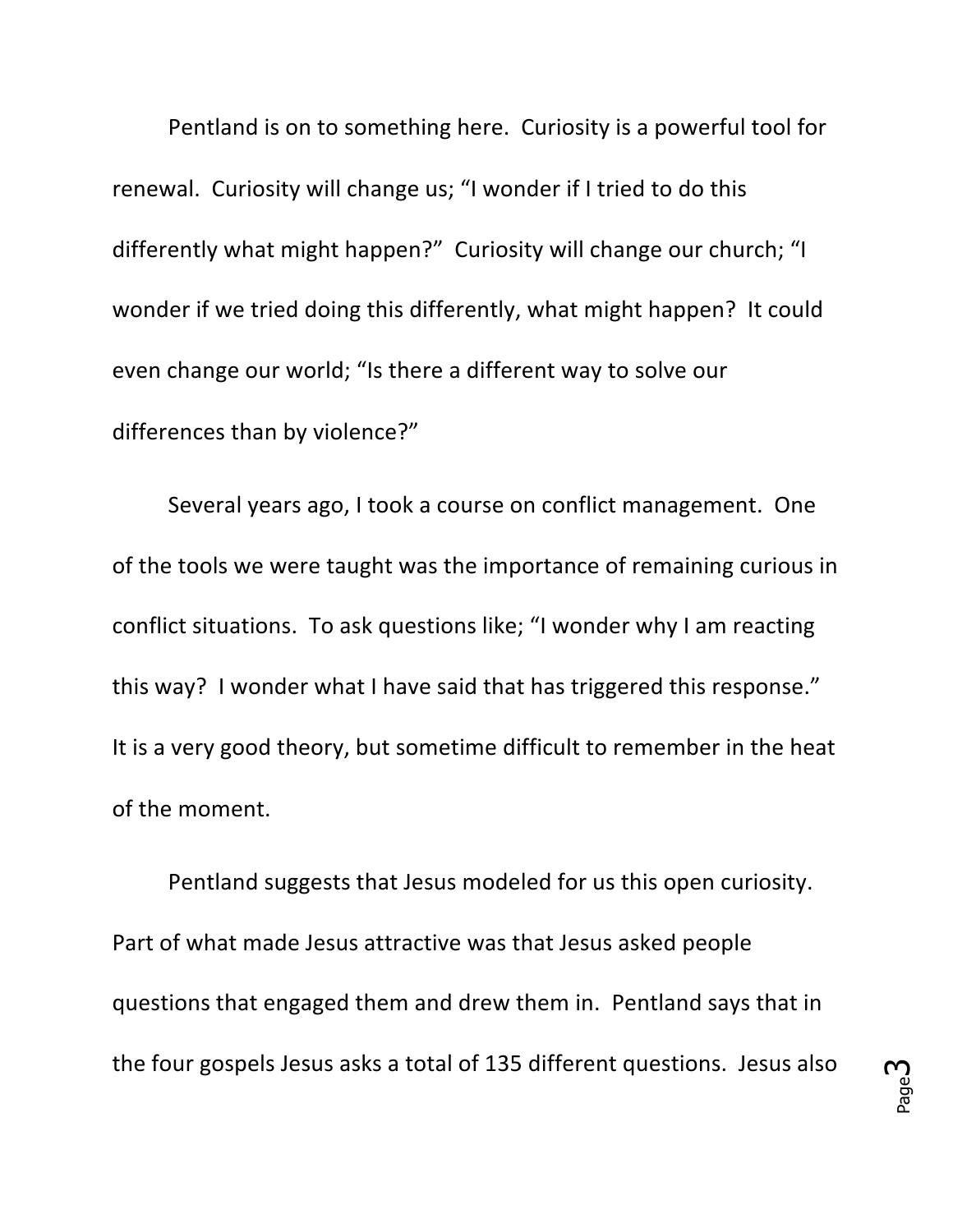rarely answered a question directly. He often responded to a question with a question which can be irritating at times.

Somewhere along the line we the church missed this about Jesus and we became more interested in telling people what we thought was truth and less interested in asking questions. Unfortunately, people have just drifted away from the church because the answers we have provided have not matched the questions they were asking.

Because I have been reading Pentland's book this week about curiosity and the importance of questions I was intrigued by the questions that I found in our passage, today from the gospel of John. John appears to be a good church person. He seems to have all the answers. He tells all who will listen that this Jesus is the lamb of God. He is the one that I told you about. Jesus is the son of God. (Change **Slide)**

Jesus however does not make any such pronouncements. When Jesus discovers that two of John's disciples are following him, he turns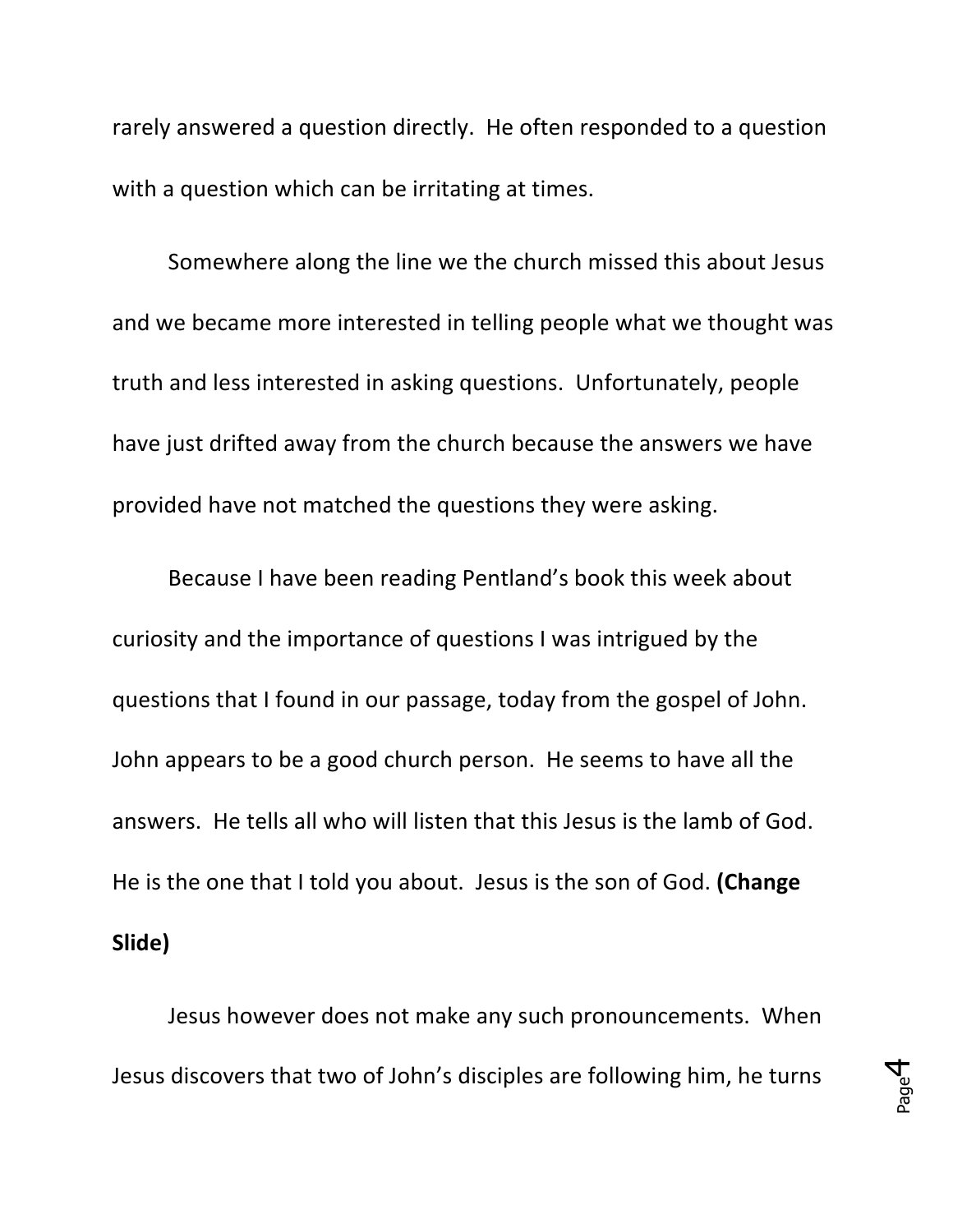around and asks them; "What are you looking for?" On one level that is a very simple question much like a clerk asking a customer who has just arrived in the store; "Is there anything I can help you with today?"

On another level, it can also be a very deep question. What are you looking for can also be an invitation to explore what is missing in your life? What are the questions that keep you up at night? What do you need to find your way forward on the journey of your life? What are you hungry for? What is your deepest thirst? What do you need to find meaning in your life? I wonder how different our lives could be if we heard God, the Divine Mystery, asking us those kinds of questions. What do you need today that we help you live your life more fully?

I wonder how different our church might be if we began to ask our each other gathered here and our neighbours just outside our doors; what are they looking for? What do they need today that can help them live their lives more fully?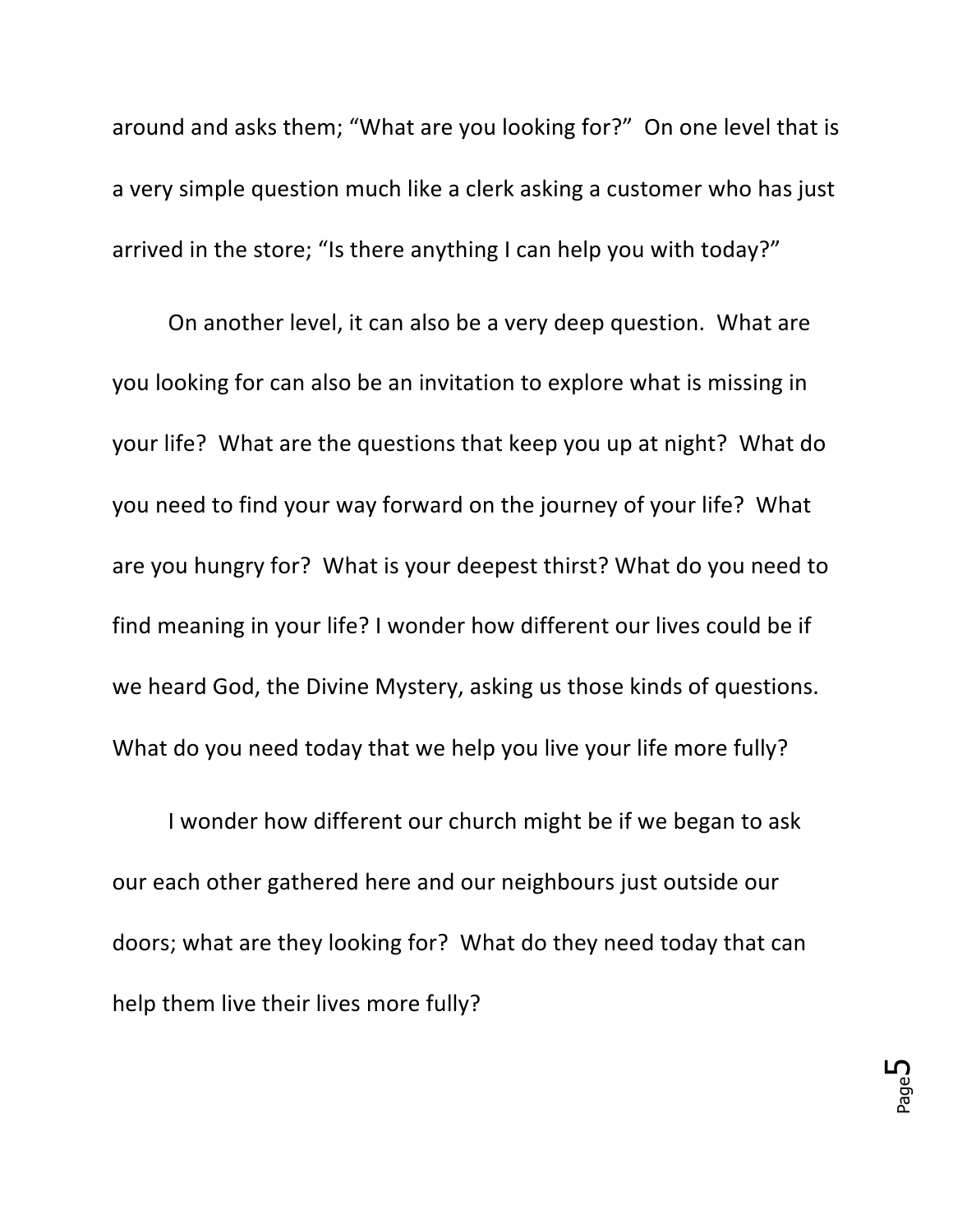The disciples respond to Jesus' question; "What are you looking for," with a question of their own; "Where are you staying?" Again, this could be a simple question. They are tired and they need a place to stay. It can also be a deeper question. "Okay, John has told us that you are the lamb of God, the son of God, the Messiah, so show us how you live?

I think that is an important question. Where we live often tells us a lot about how we live? I also believe that people are more interested in how we live out our lives of faith than what we say we believe as people of faith. It is one thing to say we do not believe in pipelines and that the tar sands are bad, but it is something more powerful if that belief results in driving less, in finding ways to decrease our carbon footprint and in seeking ways to help provide solutions to what to do with all those folks who are dependent on oil for their livelihood.

Jesus responds to the question; "where do you live," by saying; "Come and see." Technically, that is not a question, but it is an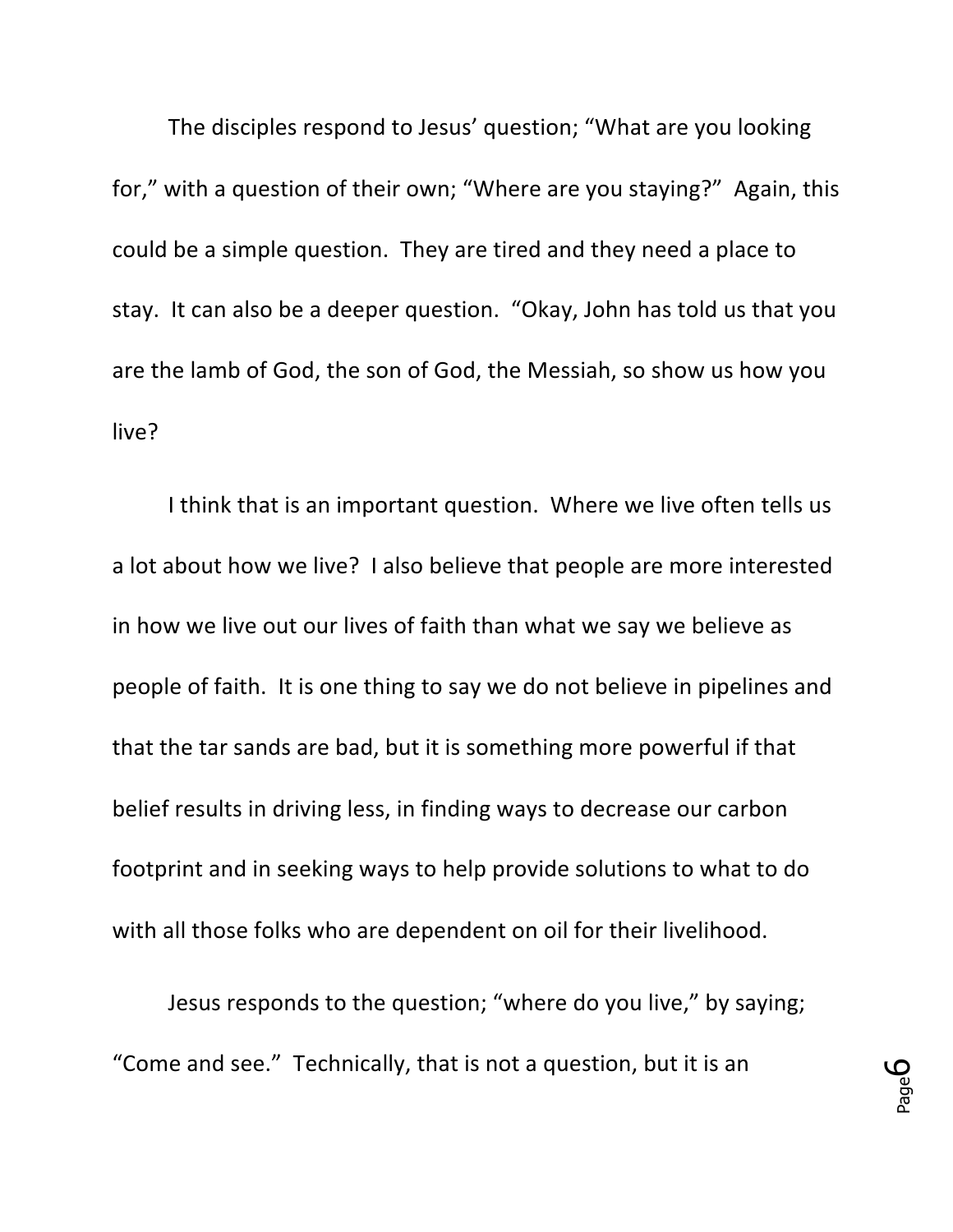invitation to curiosity. Jesus does not give them any answer he just invites them to be open and see where this will all lead. Jesus did not have a permanent home. Instead, he invites them into a relationship and on a journey. A journey that will change them and will ultimately change the world.

Several years ago, there was a video series called; "living the questions." It was a variety of video clips of some of the more progressive theologians of that time exploring some of the tenets of our Christian faith; who is God, who is Jesus, what are we about as the church. I found it to be a very helpful tool and I have used it in every church I have served. I found it helpful because it reminds us that we do not have the answers. Faith is less about certainty and more about trusting in a Divine Mystery that walks with us as we journey through the forest of our questions.

I invite us today to nurture the spiritual discipline of curiosity. Leaning to be curious will change us and it will transform this

Page  $\blacktriangleright$